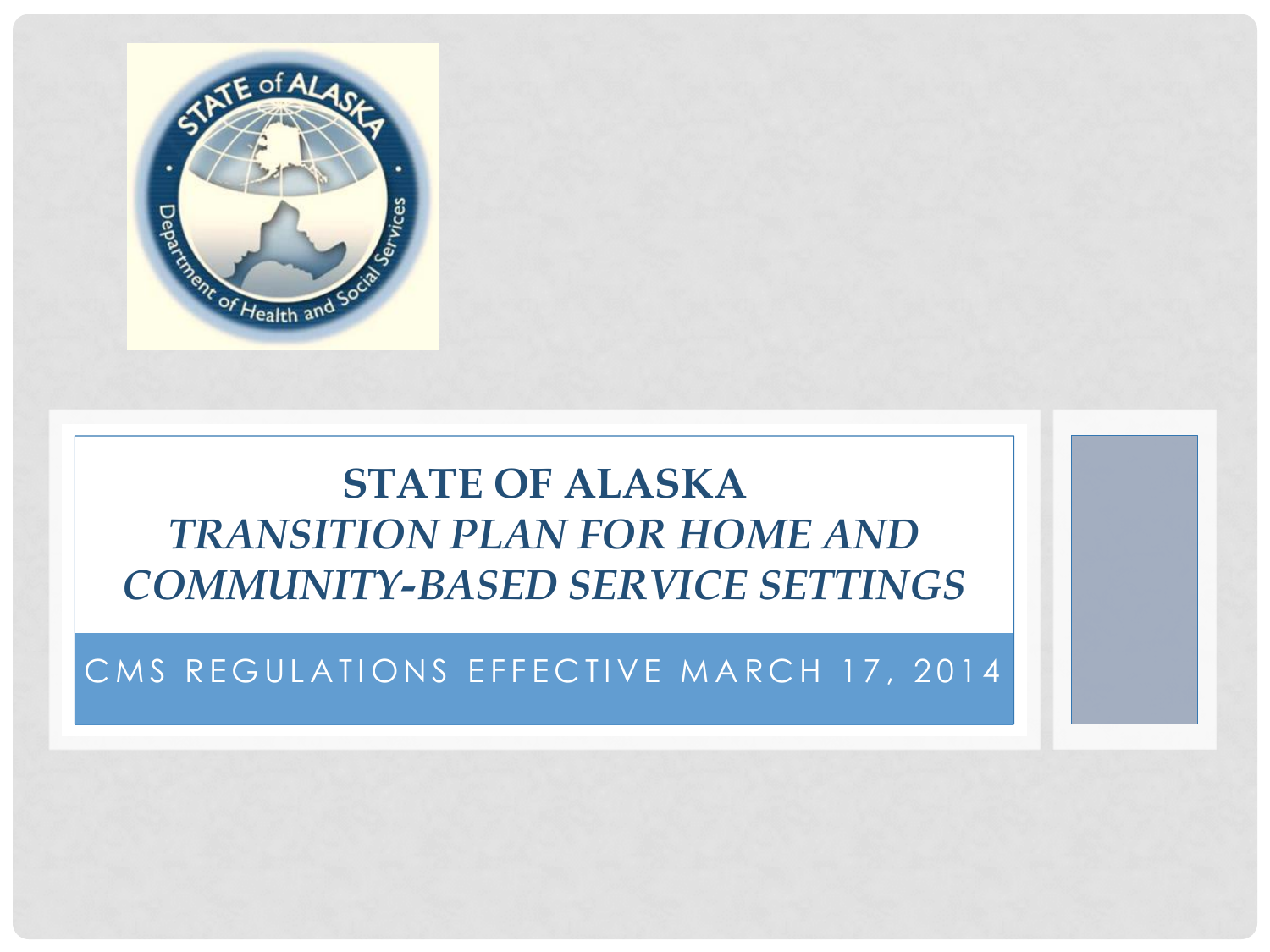# **Intent of 42 CFR 441.301(c)(4), the Final Rule on HCBS Settings**

- "To ensure that individuals receiving long-term services and supports through home and community based service (HCBS) programs … have full access to benefits of community living and the opportunity to receive services in the most integrated setting appropriate"
- "To enhance the quality of HCBS and provide protections to participants**"**

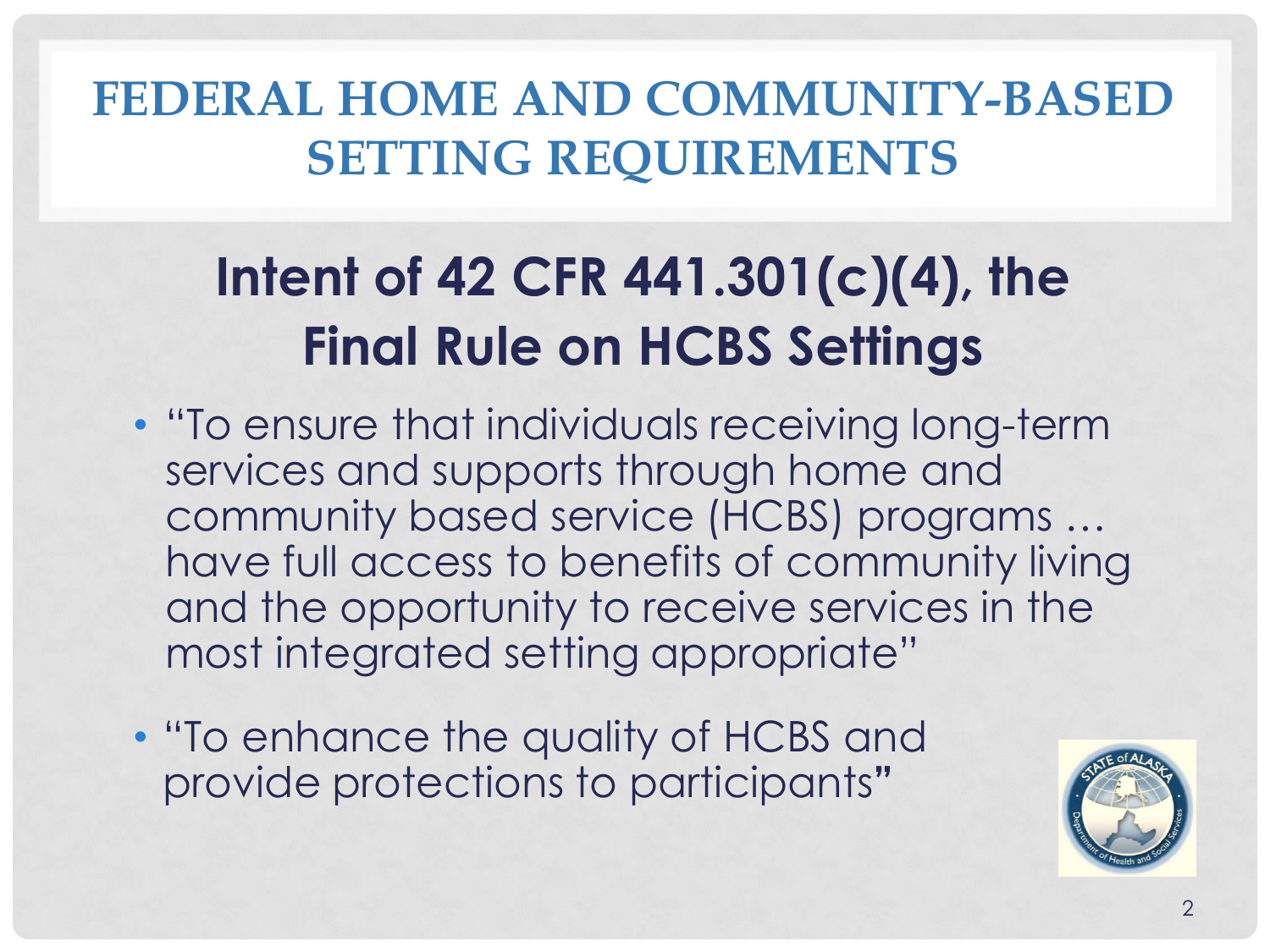#### • **HCBS settings must be:**

- Integrated in, and supporting full access of individuals to the greater community, *to the same degree of access as individuals not receiving HCBS*, including opportunities to
	- seek employment and work in competitive, integrated settings;
	- engage in community life;
	- control personal resources;
	- receive services in the community;
	- Selected by the recipient from among setting options, including non-disability specific settings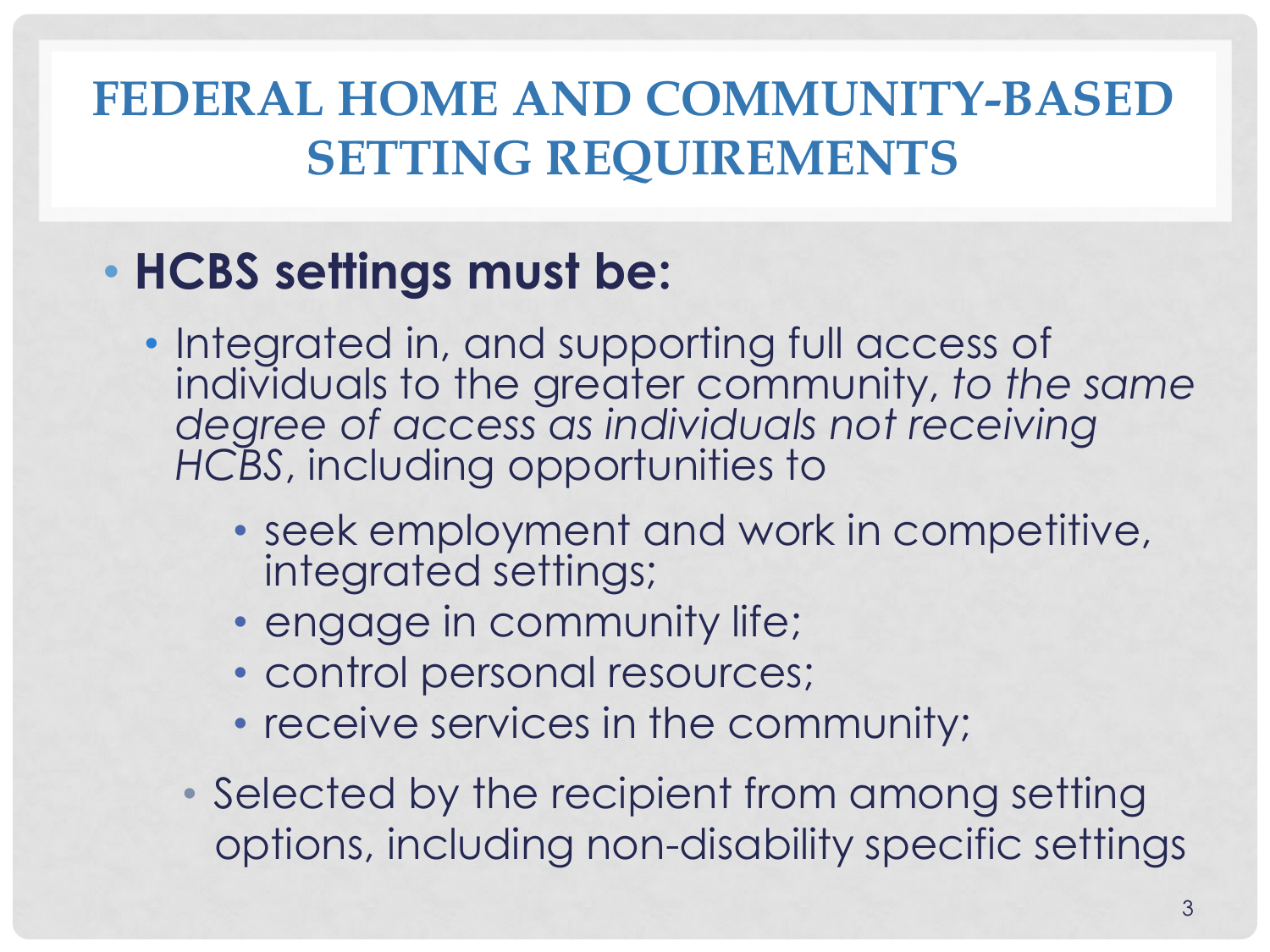- Settings that are not home and community-based:
	- Institutional settings: SNF, ICF/IDD, hospital
	- Any setting co-located with, on the grounds of, or immediately adjacent to a public inpatient institution
	- *Any location that has the effect of isolating the recipient from the broader community.*

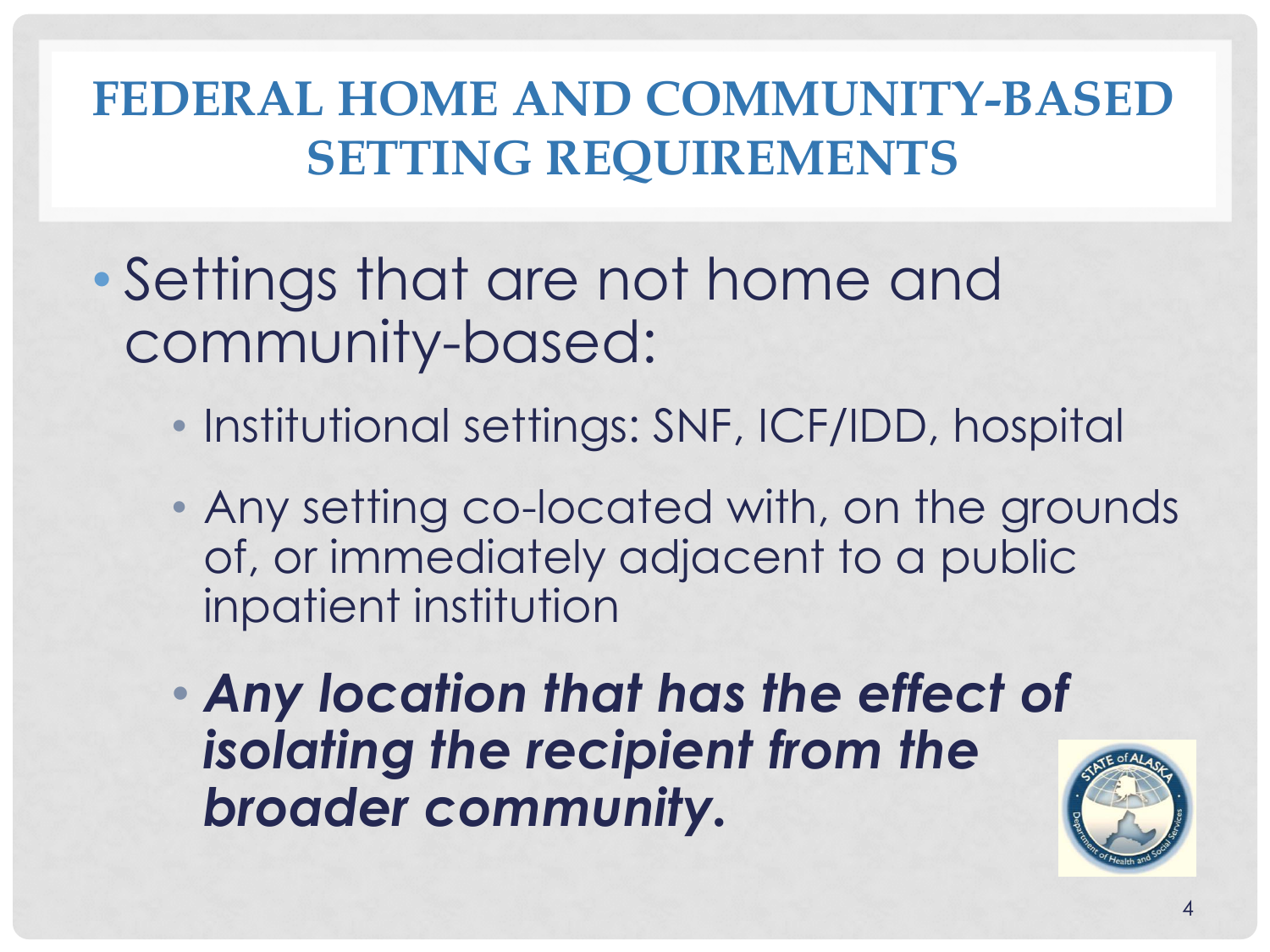- Service settings presumed to be isolating and not HCB:
- **Certain Supported Employment sites that:**
	- Employ only people with disabilities;
	- Pay sub-minimum wage;
	- Discourage full access to the community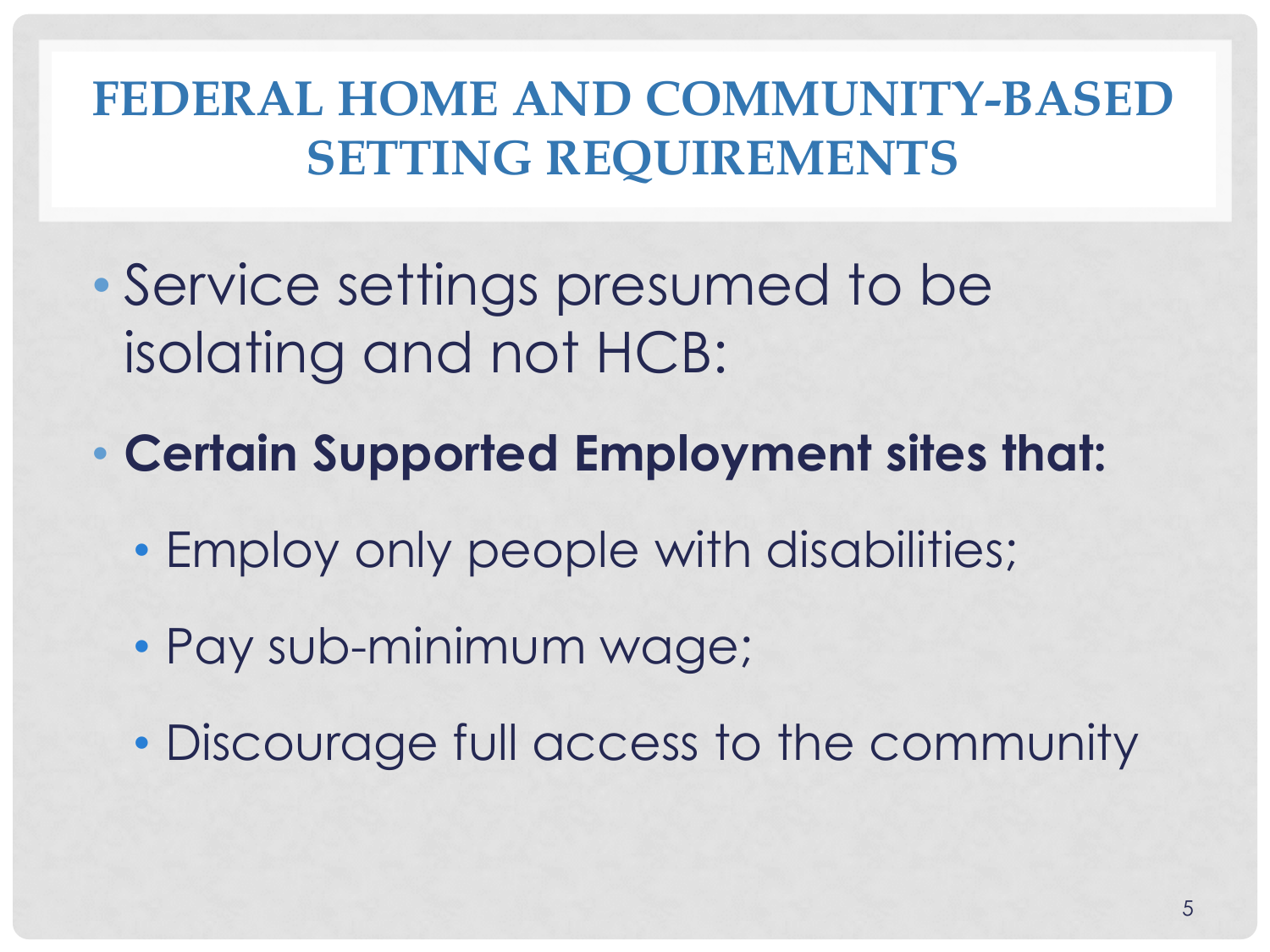- Service settings presumed to be isolating and not HCB:
- **Day Habilitation Services centers that:**
	- Serve only people with disabilities;
	- Aim to meet all the recipients needs for habilitation services;
	- Impede integration in the larger community

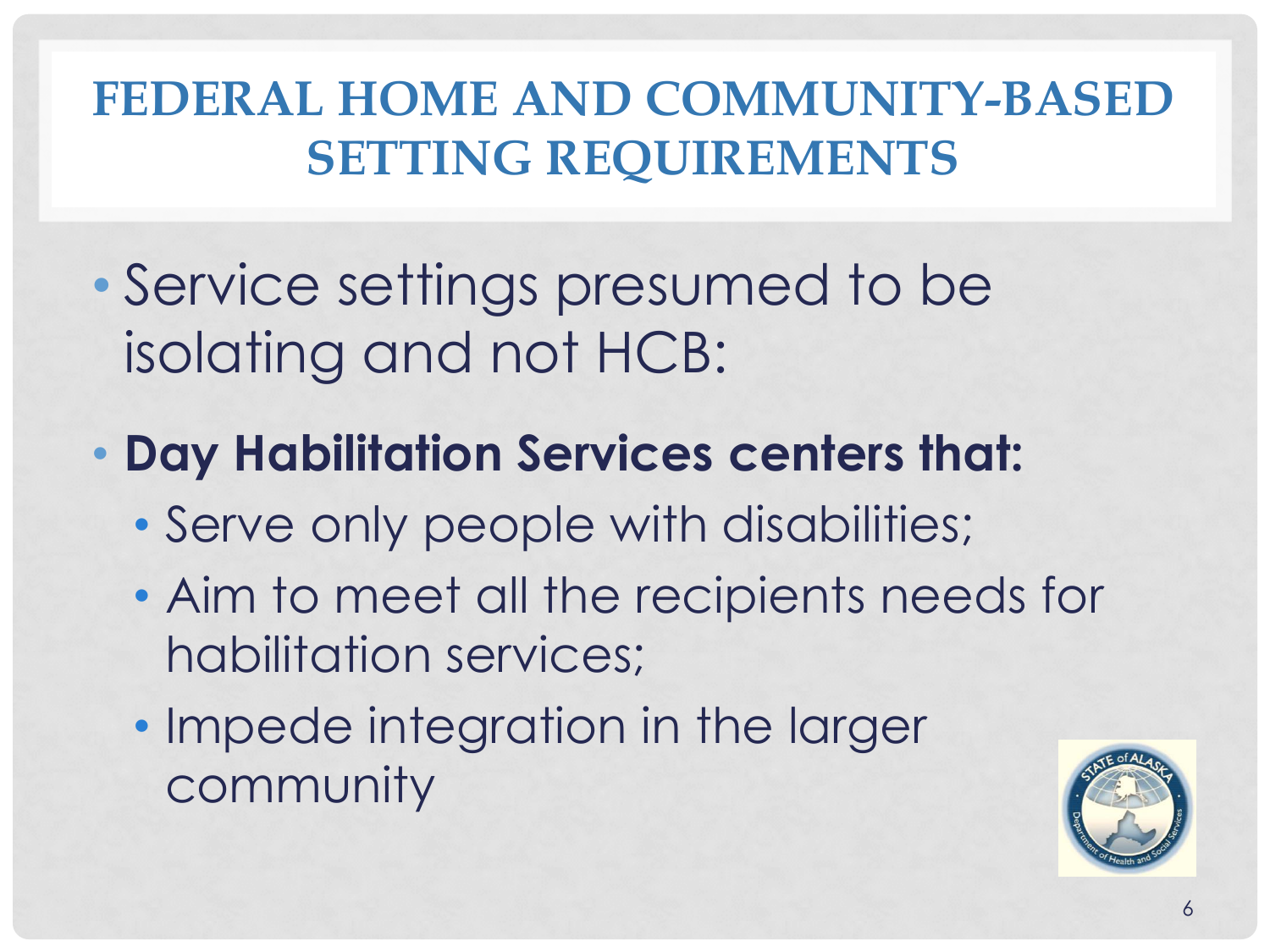- Service settings presumed to be isolating and not HCB:
- "**Farmstead" Residential Supported Living Services model that**
	- Physically isolates the recipient;
	- Restricts access to the larger community;
	- Brings all services to the recipient

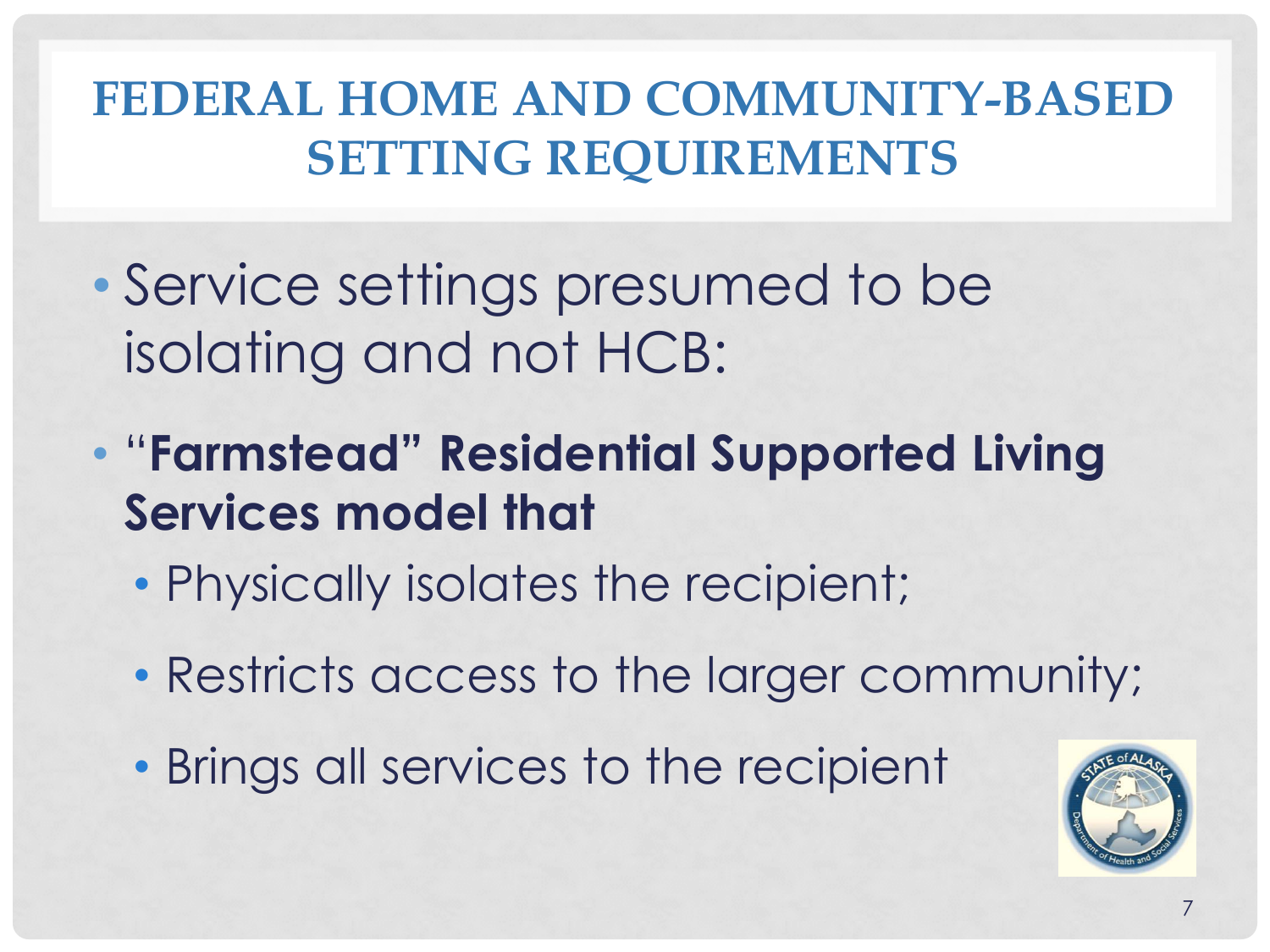- SDS staff made site visits to several presumptively isolating service settings
	- Assessed potentially isolating aspects;
	- Provided technical assistance
		- State interpretation of CMS assumptions on settings that isolate;
		- recommendations for changes to policy, practice or the physical environment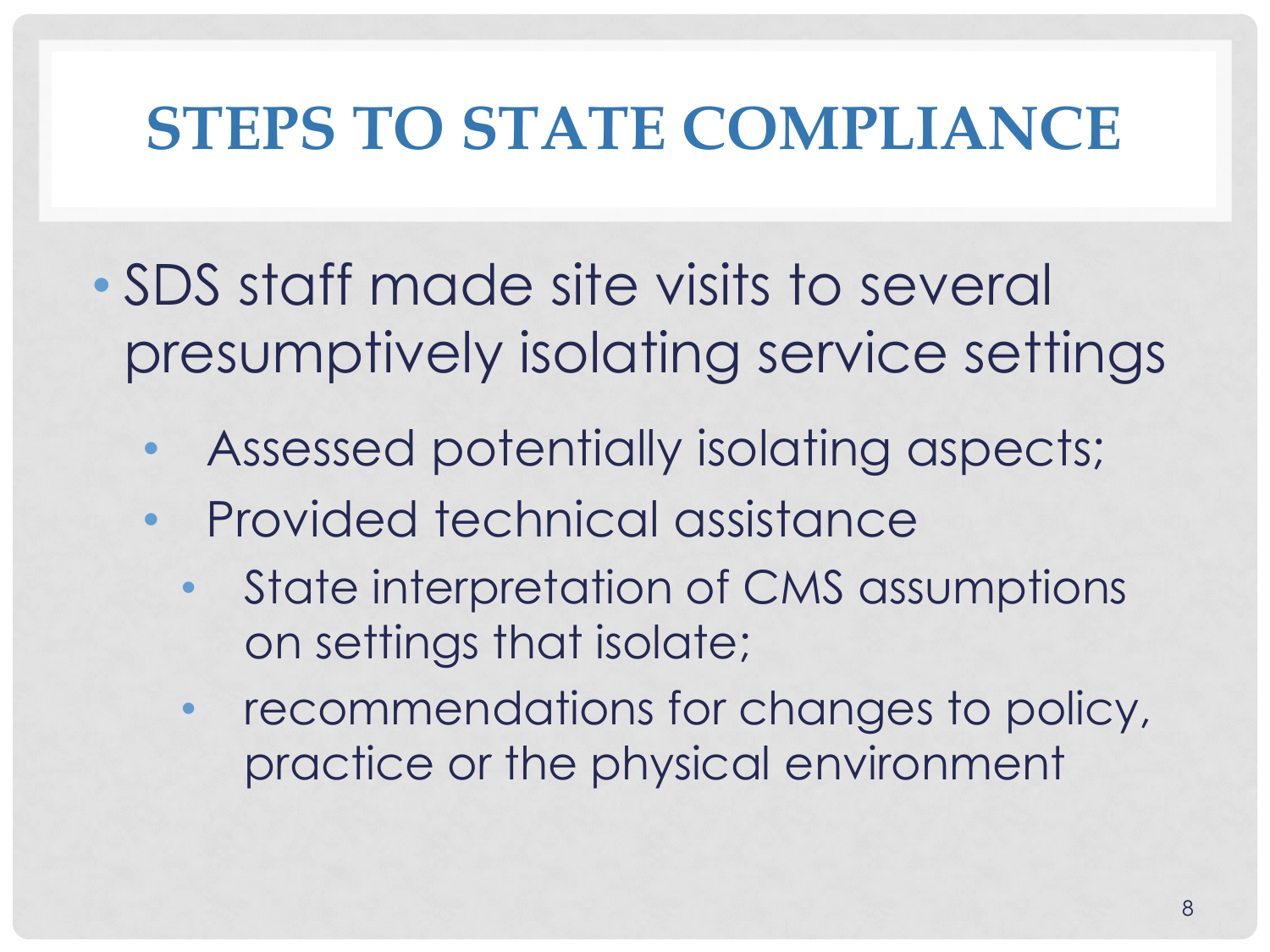- Attempted to assess the HCBS status of all service settings
	- Provider *Self-Assessment of Settings Survey*
	- *Setting Qualities Checklist and Exploratory Questions for Home and Community-Based Service Settings*
	- **20% return rate**
	- **80% of service settings unverified**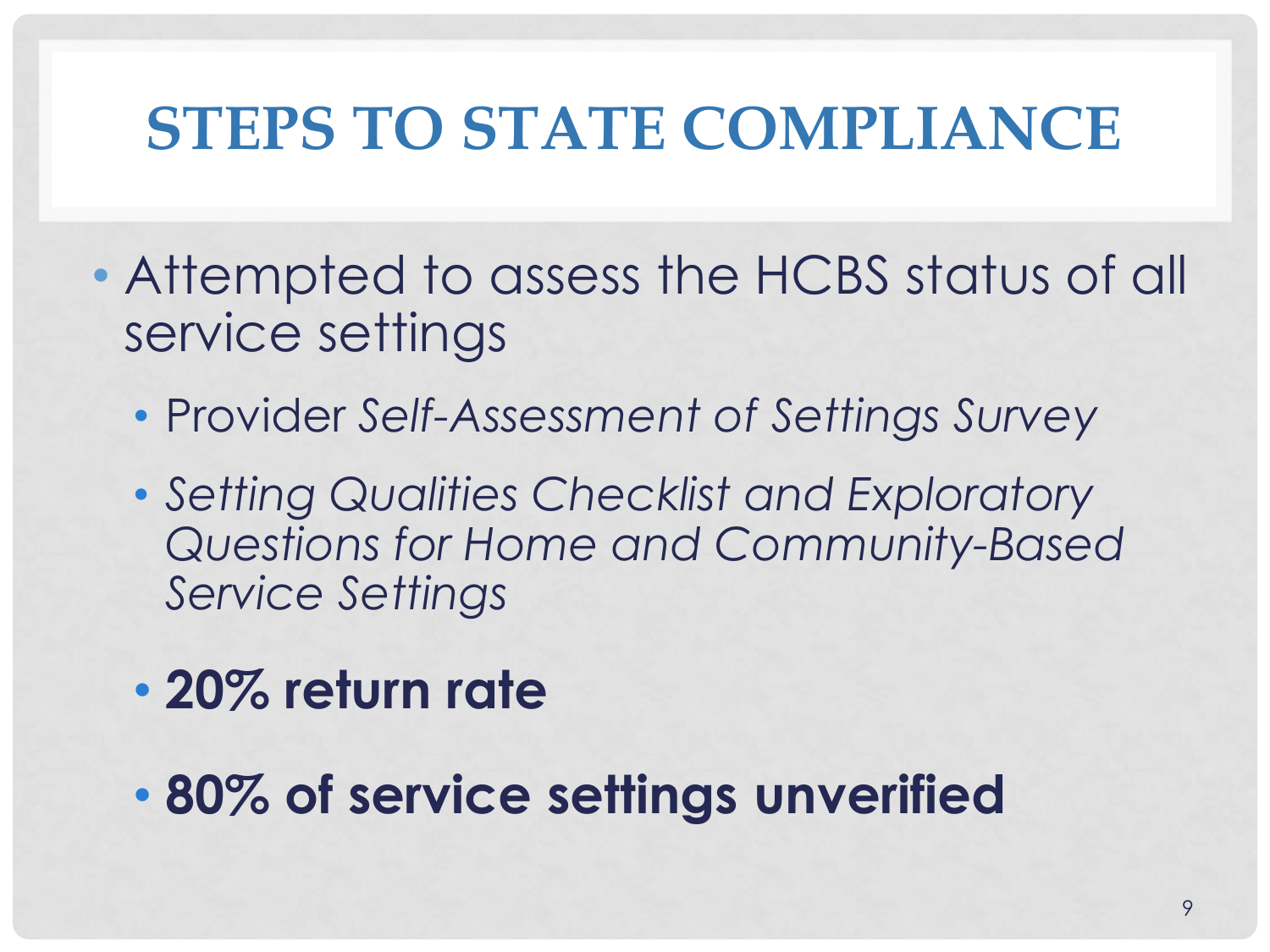- Developed *Transition Plan for Home and Community-Based Settings*
- Provided opportunity for public comment
- Submitted Plan March 17, 2014

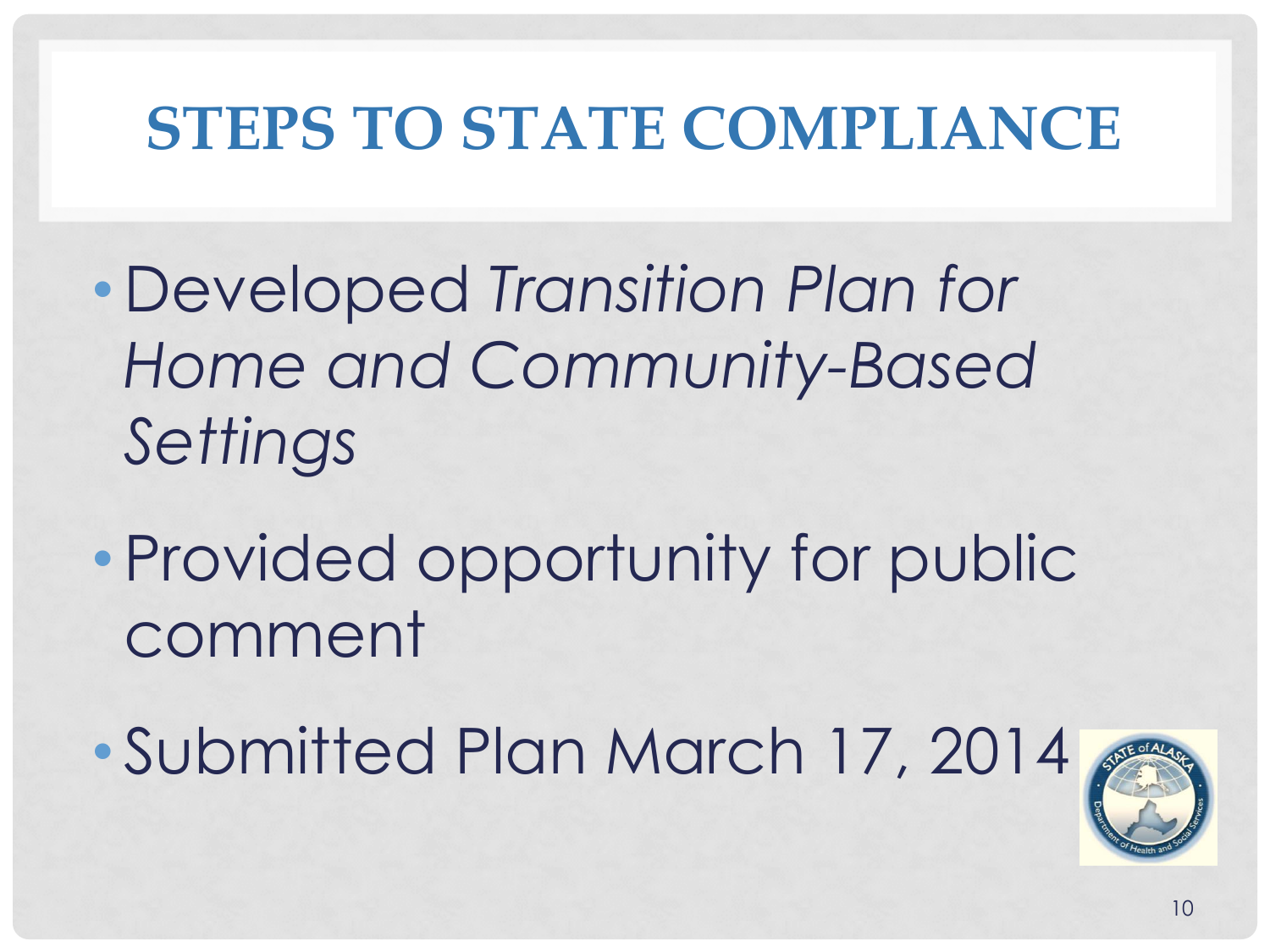# •**CMS Review of Alaska's** *Plan*

- First-level review the Plan contains all the required components
	- *State passes*
- Second-level review the plan is will verify the home and communitybased nature of all service settings
	- *State deficient*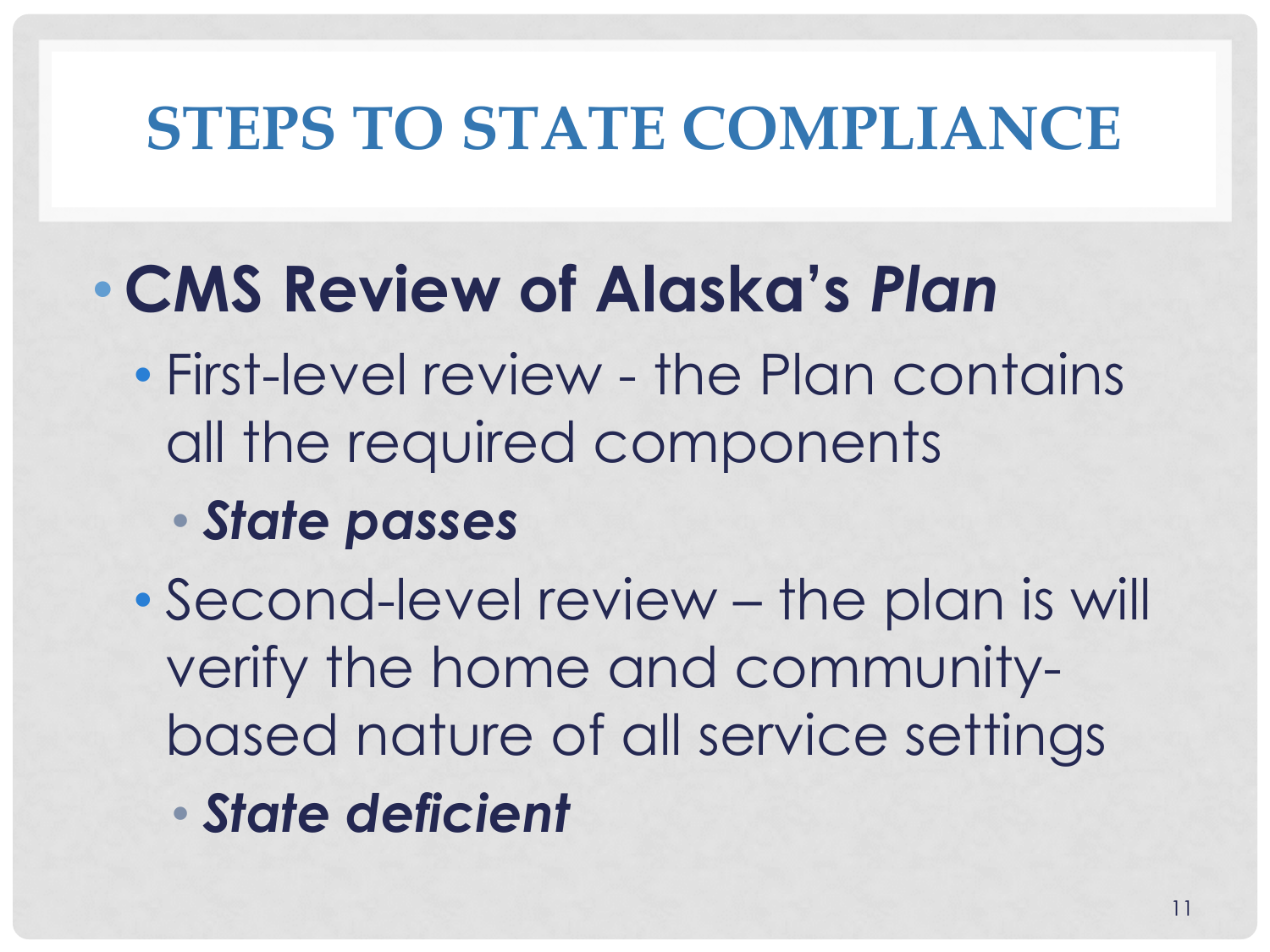### • **CMS Review of Alaska's** *Plan*

- Provider self-assessment inadequate
- Devise another method to verify the HCB nature of settings
- Verify all settings where any service (except respite) is provided
- Remediate non-compliant settings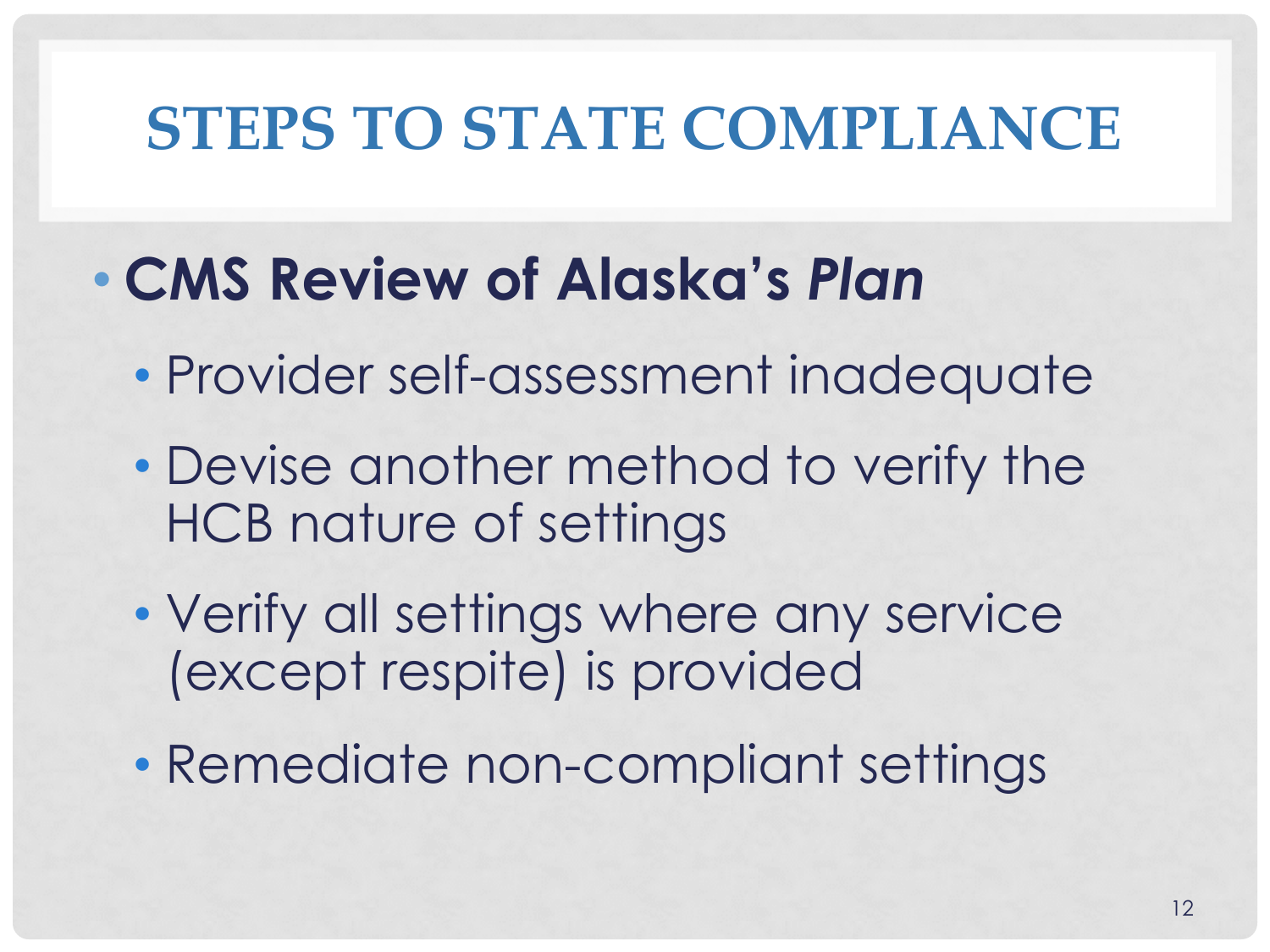- **New approach to training, provider evaluation of settings, and reporting**
	- Mandatory training for Program Administrators;
	- Mandatory verification report on each service setting;
	- Where a setting tends to isolate the recipient, develop and implement remediation plan

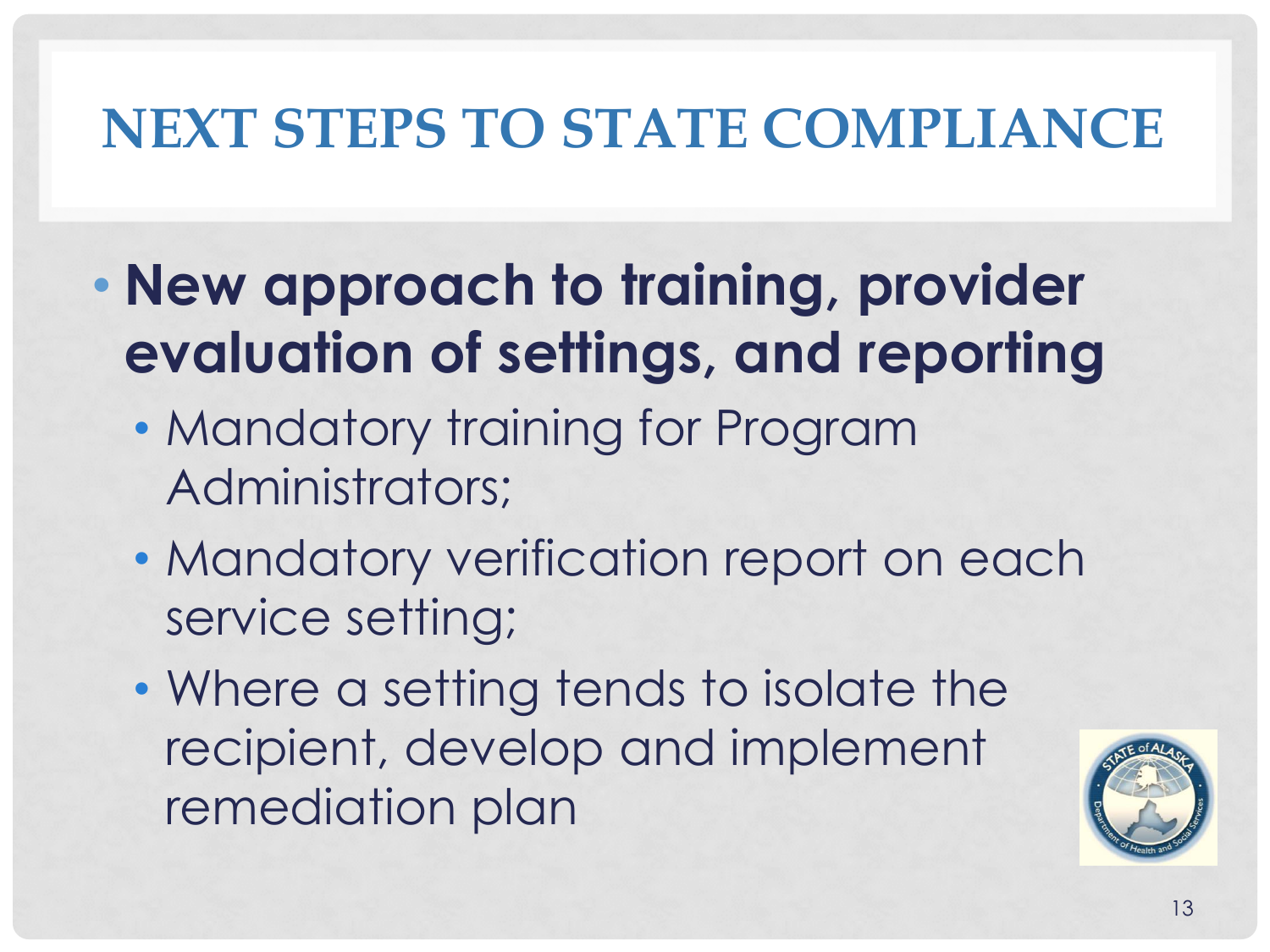- Settings verification report and provider remediation plans are reviewed by SDS and become public documents;
- **For settings with minor deficiencies** (locks on doors, food at all time, etc.) provider must develop and implement a formal *Remediation Plan* 
	- SDS will provide technical assistance, monitor remediation;
	- Provider must resolve all settings compliance issues as a condition of SDS certification.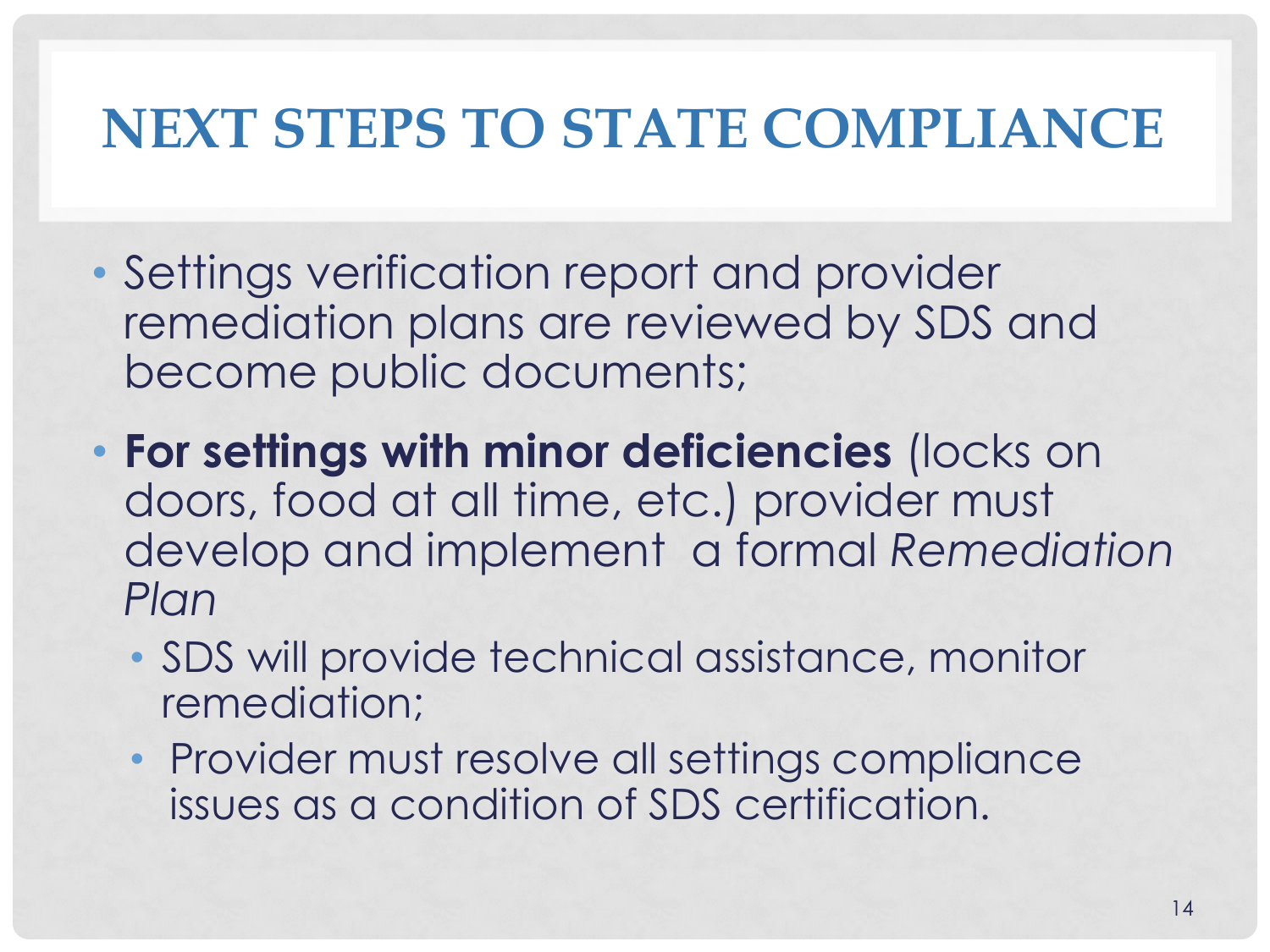- **For presumptively non-HCBS settings**  (supported employment, day habilitation centers, farmstead model):
	- SDS will use the verification report as the primary tool for collecting information to refute the presumption that these sites are not home and community-based;
	- CMS will perform this "heightened scrutiny" and make the final decision on the status of the site:

*Community-based or not community-based*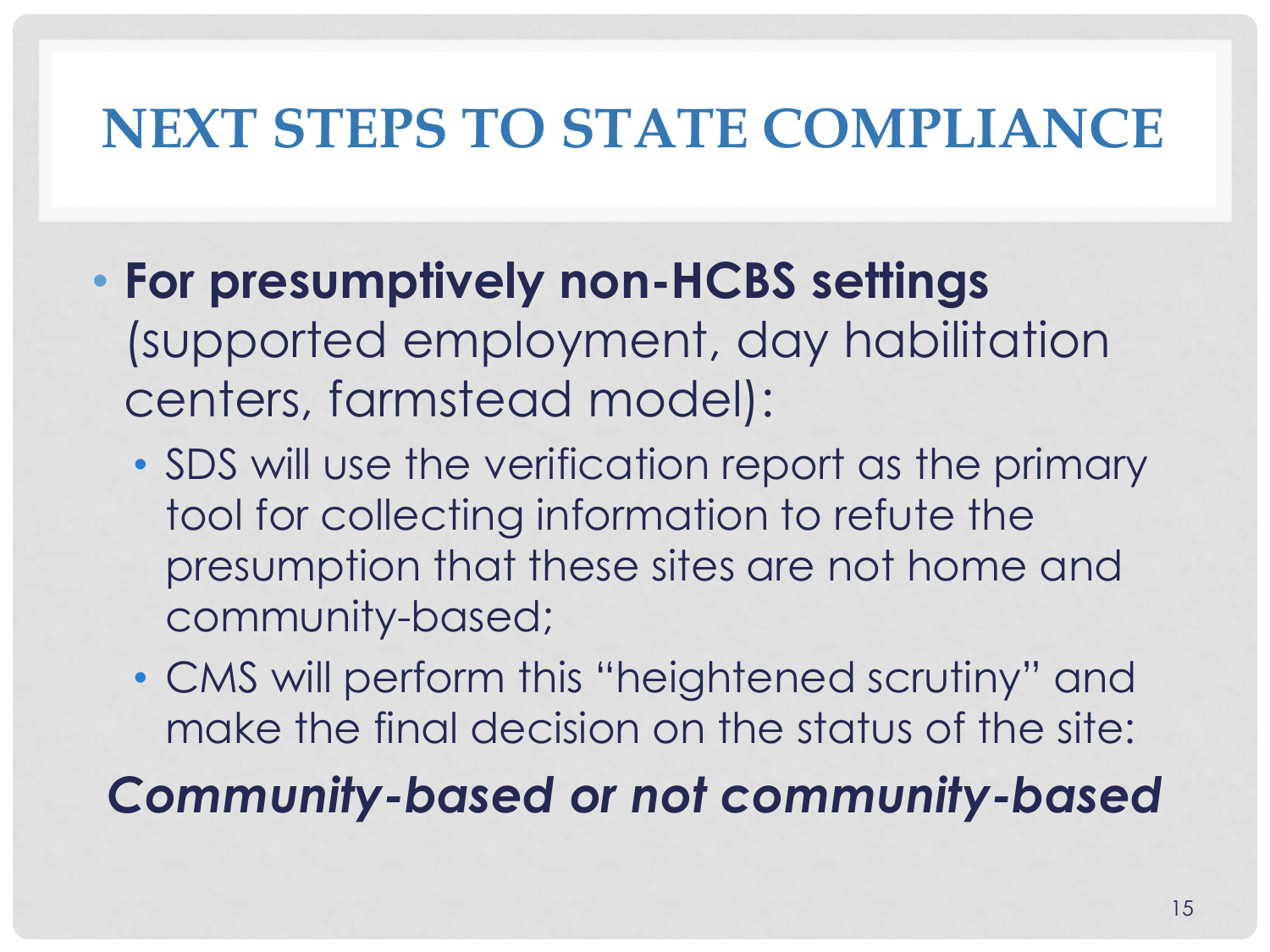- SDS amended the *Transition Plan* to include the new settings verification process;
- Currently seeking public comment until October 15, 2015;
- The *Transition Plan* must be resubmitted to CMS by October 17, 2015;
- All HCBS settings must be verified and remediated by July 1, 2018.

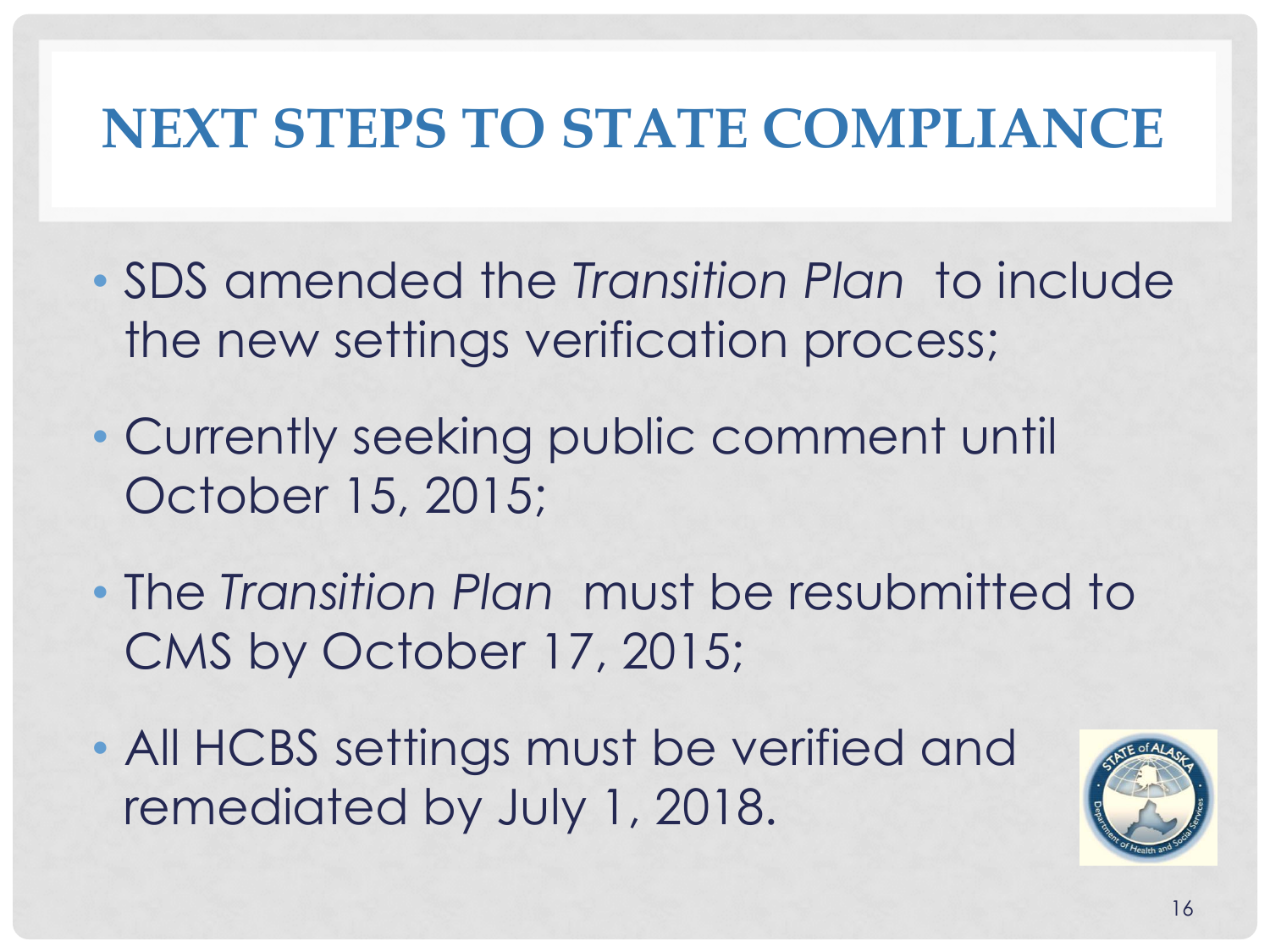

#### **WE APPRECIATE YOUR COMMENTS**